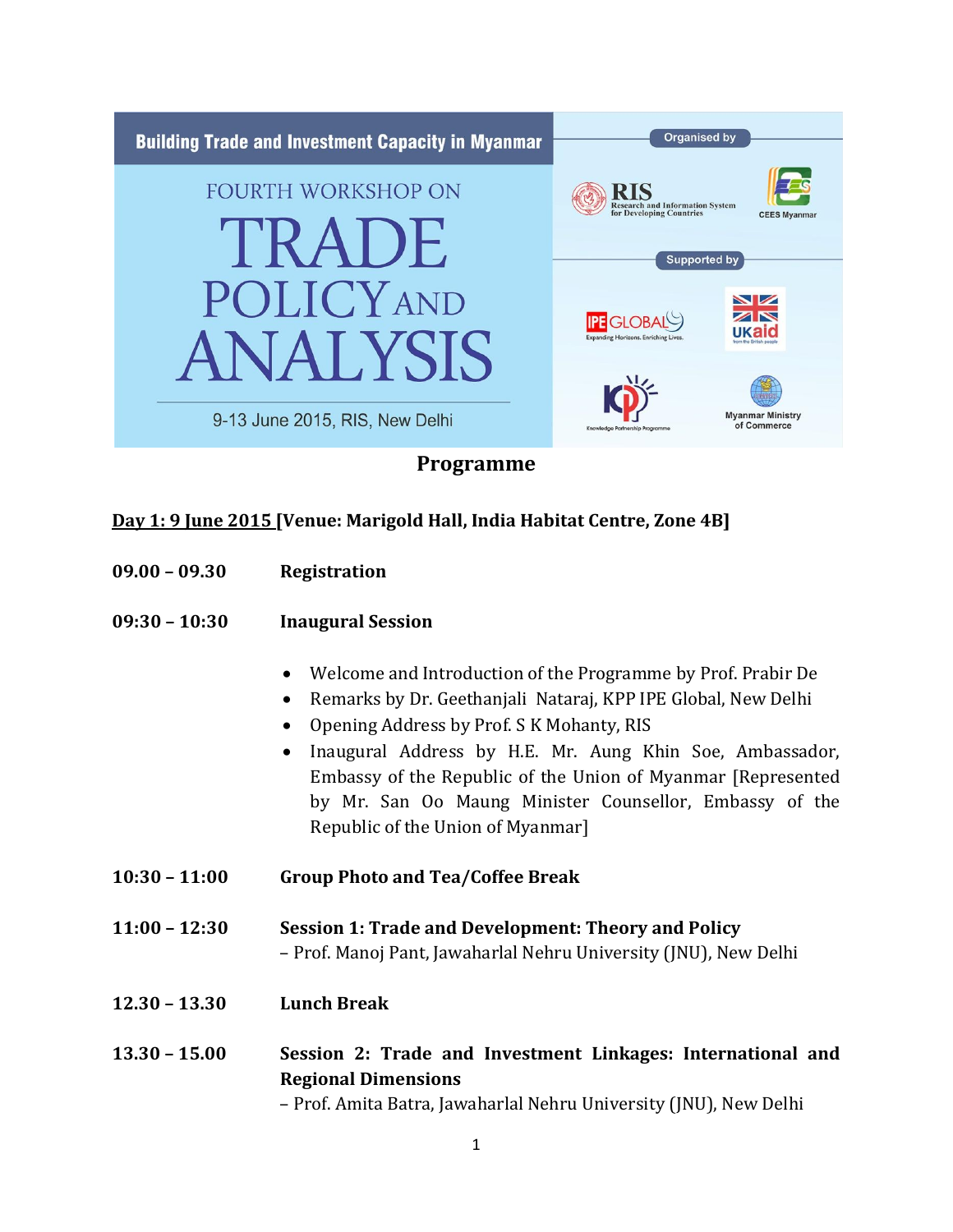| $15.00 - 15.15$                                                   | Tea / Coffee Break                                                                                                                                                                           |
|-------------------------------------------------------------------|----------------------------------------------------------------------------------------------------------------------------------------------------------------------------------------------|
| $15.15 - 17.00$                                                   | Session 3: Trade Policy, Preference Utilization and LDCs<br>- Mr. T S Vishwanath, Principal Adviser, APJ-SLG Law Offices, New<br>Delhi                                                       |
|                                                                   | Dav 2: 10 June 2015 [Venue: Marigold Hall, India Habitat Centre, Zone 4B]                                                                                                                    |
| $09.30 - 11.00$                                                   | <b>Session 4: Dealing Non-Tariff Measures</b><br>- Dr. Murali Kallumal, Associate Professor, Centre for WTO Studies,<br>IIFT, New Delhi                                                      |
| $11.00 - 11.30$                                                   | Tea / Coffee Break                                                                                                                                                                           |
| $11.30 - 12.30$                                                   | <b>Session 5: Food Safety and Standards: Indian Experiences</b><br>- Dr. Meenakshi Singh, Scientist (Standards), Food Safety and<br>Standards Authority of India (FSSAI), New Delhi          |
| $12.30 - 13.30$                                                   | <b>Lunch Break</b>                                                                                                                                                                           |
| $13.30 - 15.00$                                                   | Session 6: Overview of Bureau of Indian Standards: Perspective<br>on Bilateral Cooperation<br>- Dr. D.K. Nayyar, Sc. G & DDG (Standardization), Bureau of India<br>Standard (BIS), New Delhi |
| $15.00 - 15.15$                                                   | Tea / Coffee Break                                                                                                                                                                           |
| $15.15 - 16:15$                                                   | Session 7: Trade Negotiations: Multilateral and Regional<br>Perspective<br>- Ms. Sangeeta Saxena, Additional Economic Adviser, Department of<br>Commerce, Government of India                |
| $16.15 - 17.30$                                                   | Session 8: Trade Facilitation: Building Infrastructure at Border<br>- Mr. Y S Shahrawat, Chairman, Land Ports Authority of India (LPAI),<br>Ministry of Home Affairs, Government of India    |
| Day 3: 11 June 2014 [Venue: G Parthasarathi Conference Hall, RIS] |                                                                                                                                                                                              |
| $09:30 - 11:00$                                                   | Session 9: Global and Regional Initiatives in Trade Facilitation                                                                                                                             |

- Prof. Prabir De, RIS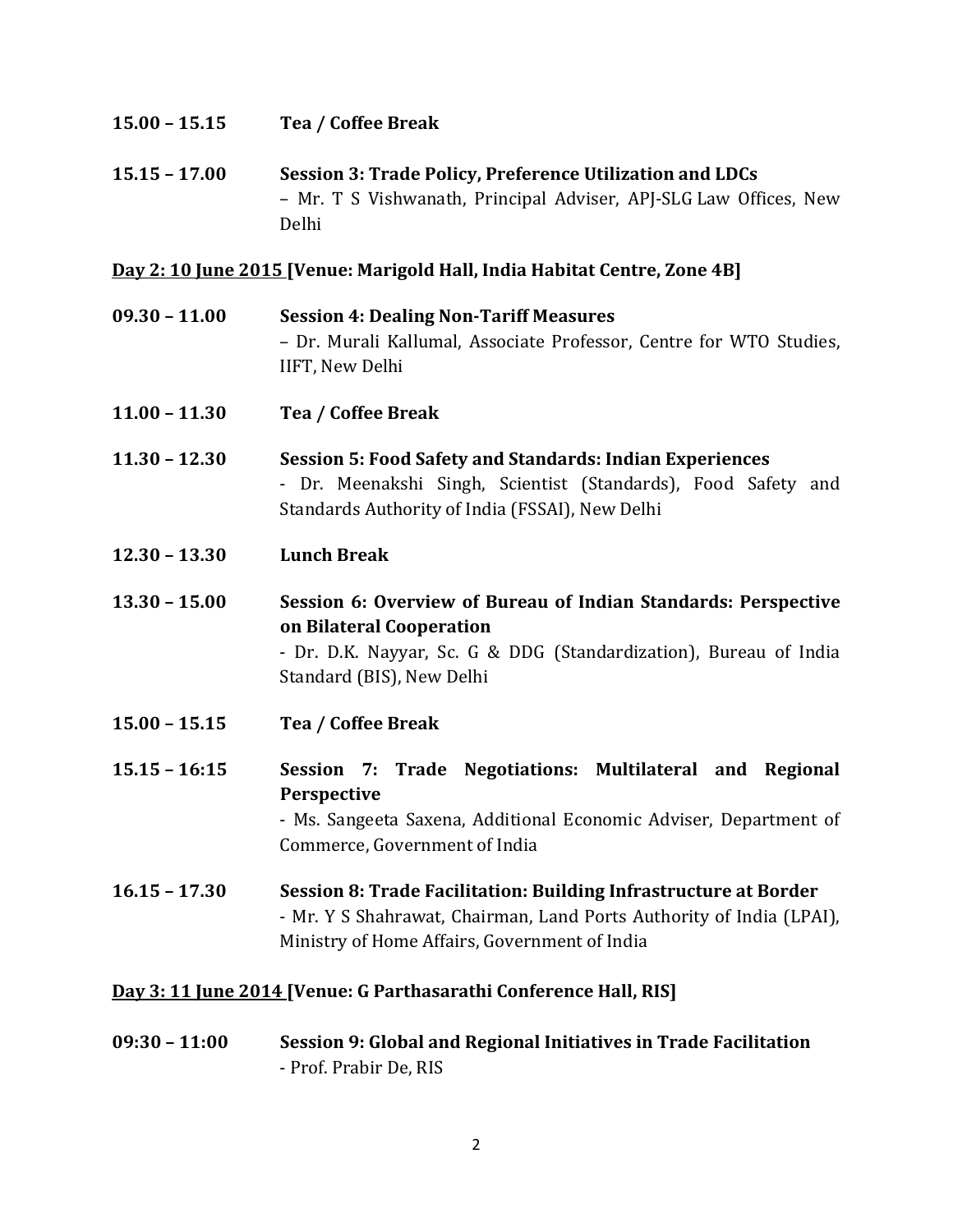| $11:00 - 11:30$ | Tea / Coffee Break                                                                                                                                           |
|-----------------|--------------------------------------------------------------------------------------------------------------------------------------------------------------|
| $11.30 - 12.30$ | <b>Session 10: Indian Customs</b><br>- Mr. S. Kumar, Joint Secretary and Commissioner (Cus & EP), CBEC,<br>Ministry of Finance, Government of India          |
| $12.30 - 13.30$ | <b>Lunch Break</b>                                                                                                                                           |
| $13.30 - 15.00$ | <b>Session 11: India-Myanmar Relations</b><br>- Ms. Pratibha Parkar, Director (Bangladesh and Myanmar), Ministry<br>of External Affairs, Government of India |
| $15.00 - 15.15$ | Tea / Coffee Break                                                                                                                                           |
| $15.15 - 17.00$ | <b>Session 12: National and Regional Connectivity</b><br>- Mr. Arvind Kumar, Former Adviser, Ministry of Shipping,<br>Government of India                    |

## **Day 4: 12 June 2015 [Venue: G Parthasarathi Conference Hall, RIS]**

| $09.30 - 12.30$ | Visit to Delhi International Airport Cargo Terminals and<br><b>Interaction with Officials</b>                                          |
|-----------------|----------------------------------------------------------------------------------------------------------------------------------------|
| $12.30 - 13.30$ | <b>Lunch Break</b>                                                                                                                     |
| $13.30 - 14:45$ | <b>Session 13: Data Management and Advanced Analytics</b><br>- Dr. Biswajit Nayak, StatSoft, Dell                                      |
| $14.45 - 15.00$ | Tea / Coffee Break                                                                                                                     |
| $15.00 - 17.30$ | <b>Session 14: Introduction to Trade Databases and Analytics</b><br>- Prof. Shahid Ahmed, Jamia Milia Islamia and Prof. Prabir De, RIS |

## **Day 5: 13 June 2015 [Venue: G Parthasarathi Conference Hall, RIS]**

- **09.00 – 09.30 Interaction with Prof. Sachin Chaturvedi, Director-General, RIS**
- **09.30 – 10.45 Session 15: Special Lecture on 'Transforming Connectivity Corridors between India and Myanmar into Development Corridors' by Amb. V S Seshadri, Vice-Chairman, RIS**